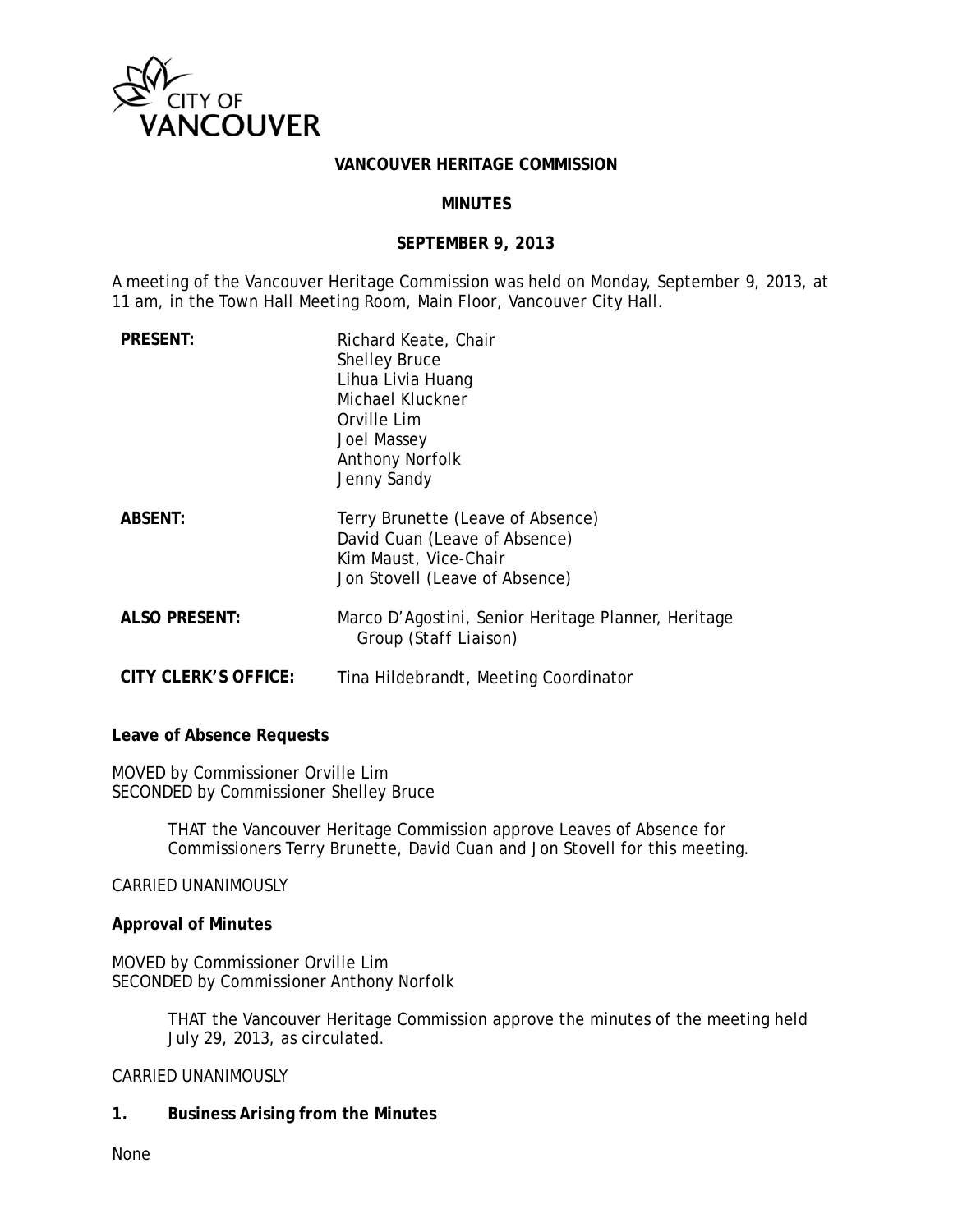## **2. Conservation Review**

- **(a) 3572 Welwyn Street The Crowe House VHR C DE416951**
- Applicant: Stefan Brunhoff, Architect Andre Lessard, Heritage Consultant Brad Hall, Owner

Staff: James Boldt, Heritage Group

Issues:

- (i) Statement of Significance and Conservation Plan; and
- (ii) Overall proposal and compatibility of the new infill building.

Staff reviewed the application and responded to questions.

As part of the application review, members of the SoS/VHR Sub-committee recommended revisions to the Statement of Significance and Conservation Plan.

Following discussion, the Commission agreed to separate the vote on the components of the application.

### *Statement of Significance*

MOVED by Commissioner Michael Kluckner SECONDED by Commissioner Jenny Sandy

> THAT the Vancouver Heritage Commission adopt the Statement of Significance for 3572 Welwyn Street - The Crowe House, with the changes as suggested to staff and the consultant at its meeting on September 9, 2013, as well as those changes provided in writing.

### CARRIED UNANIMOUSLY

### *Conservation Plan*

MOVED by Commissioner Anthony Norfolk SECONDED by Commissioner Michael Kluckner

> THAT the Vancouver Heritage Commission supports the Conservation Plan for 3572 Welwyn Street - The Crowe House, with the changes as suggested to staff and the consultant at its meeting on September 9, 2013, as well as those changes provided in writing.

### CARRIED

(Commissioner Shelley Bruce opposed)